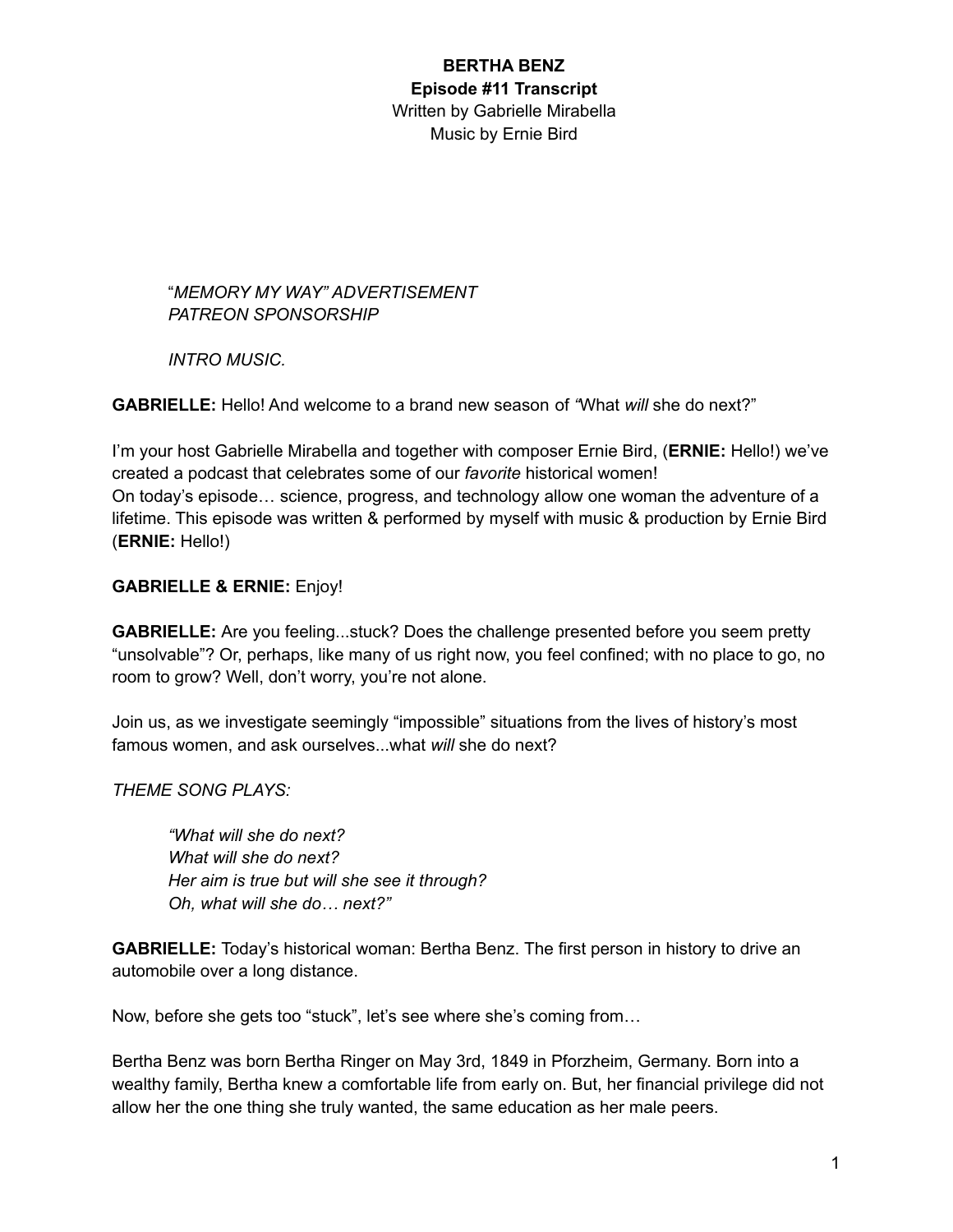A curious child taken with science and technology, Bertha's young heart was broken one day after reading a note scribbled into the family bible, written by her father.

**BERTHA:** "Unfortunately, only a girl again."

**GABRIELLE:** Bertha read her father's note.

**BERTHA:** I'll show him.

### *SFX: The slamming shut of a book.*

**GABRIELLE:** As time passed, Bertha's resolve to prove her worth as a woman, and to follow her passions for science, grew with each day. She was not able to receive the higher education she had dreamed of, so instead she devised her own research; boldly asking questions when she did not understand how a machine worked, reading books and newspapers daily, and pursuing the chance to examine new technologies when they became available.

And, perhaps, this unquenchable thirst for knowledge was what first attracted Bertha to a young, scrappy engineer who, completely by chance, entered the stage-coach that her and her mother were occupying.

### *SFX: A door creaking open.*

**KARL:** Oh! My apologies! I thought this coach was free.

**GABRIELLE:** Karl Benz hesitated by the stagecoach door, unsure how to proceed.

**BERTHA:** That's alright. There is room enough for you.

**GABRIELLE:** Bertha responded

**BERTHA'S MOTHER:** Is there?

**GABRIELLE:** Bertha's *mother* responded, squinting through her glasses at the disheveled young man.

**BERTHA:** Come in. Please. My name is Bertha, and this is my Mother.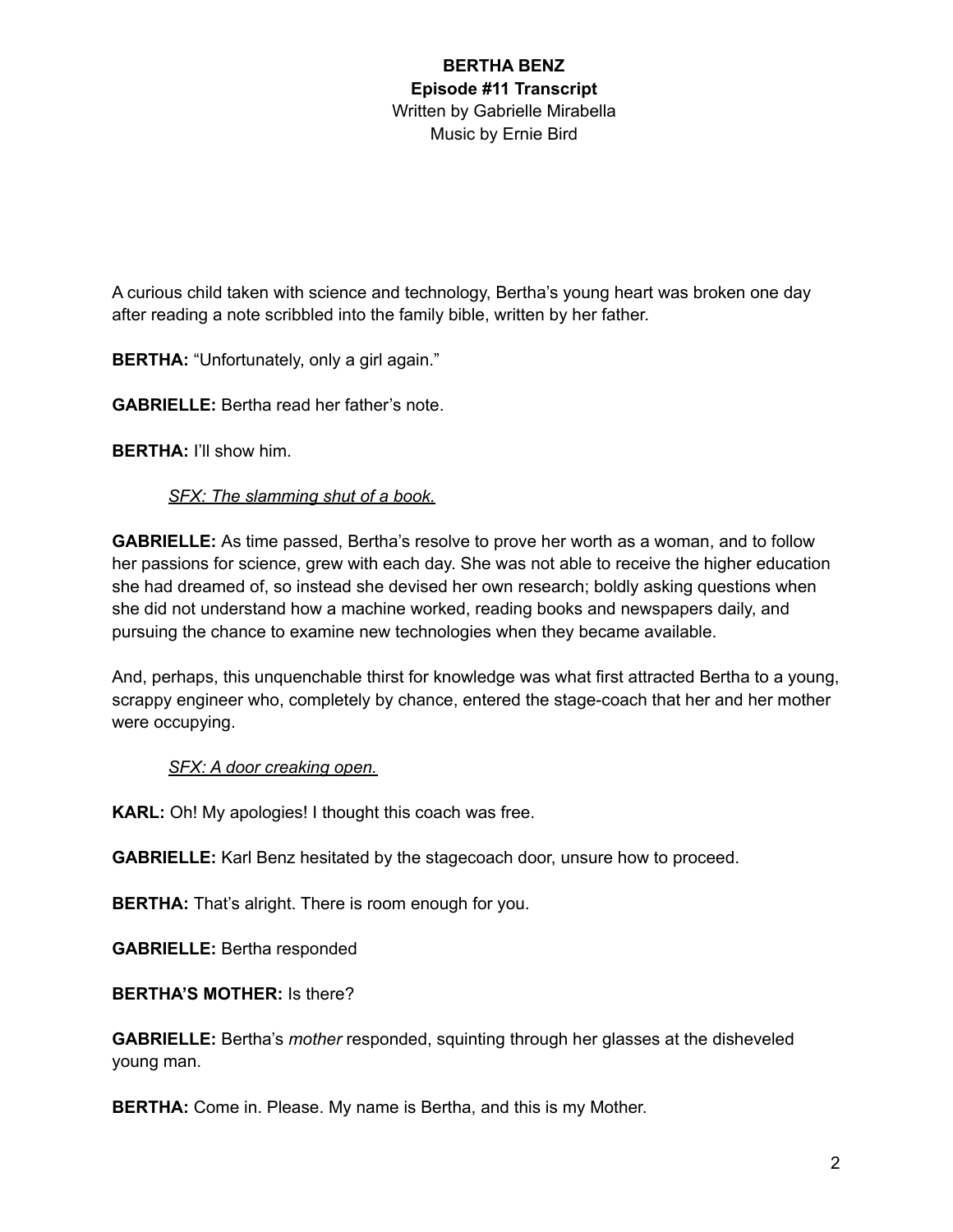**KARL:** My name is Karl. Karl Benz. Nice to meet you.

#### **BERTHA'S MOTHER:** Pleasure.

*SFX: The door shuts. The sounds of horses.*

**BERTHA'S MOTHER:** Ugh! Young man, what is that mess by your feet?

*BERTHA sniffs the air.*

**BERTHA:** It smells of... ligroin oil? Is that correct?

**KARL:** Ligroin, yes! I have been using it on my newest invention.

**BERTHA:** Invention?

**GABRIELLE:** Bertha's eyes opened wide.

**BERTHA'S MOTHER:** Let's stop talking. Now. The smell is overwhelming.

**BERTHA:** What sort of invention?

**GABRIELLE:** Bertha insisted.

**KARL:** Will you promise not to laugh when I tell you?

**BERTHA:** Of course! **BERTHA'S MOTHER:** No.

**KARL:** I am creating...a horseless carriage!

**BERTHA:** Woah!

**BERTHA'S MOTHER:** Hahahahahahah!!!! WHAT?

**GABRIELLE:** Bertha Ringer's mother was not the only person to laugh at Karl Benz's new invention.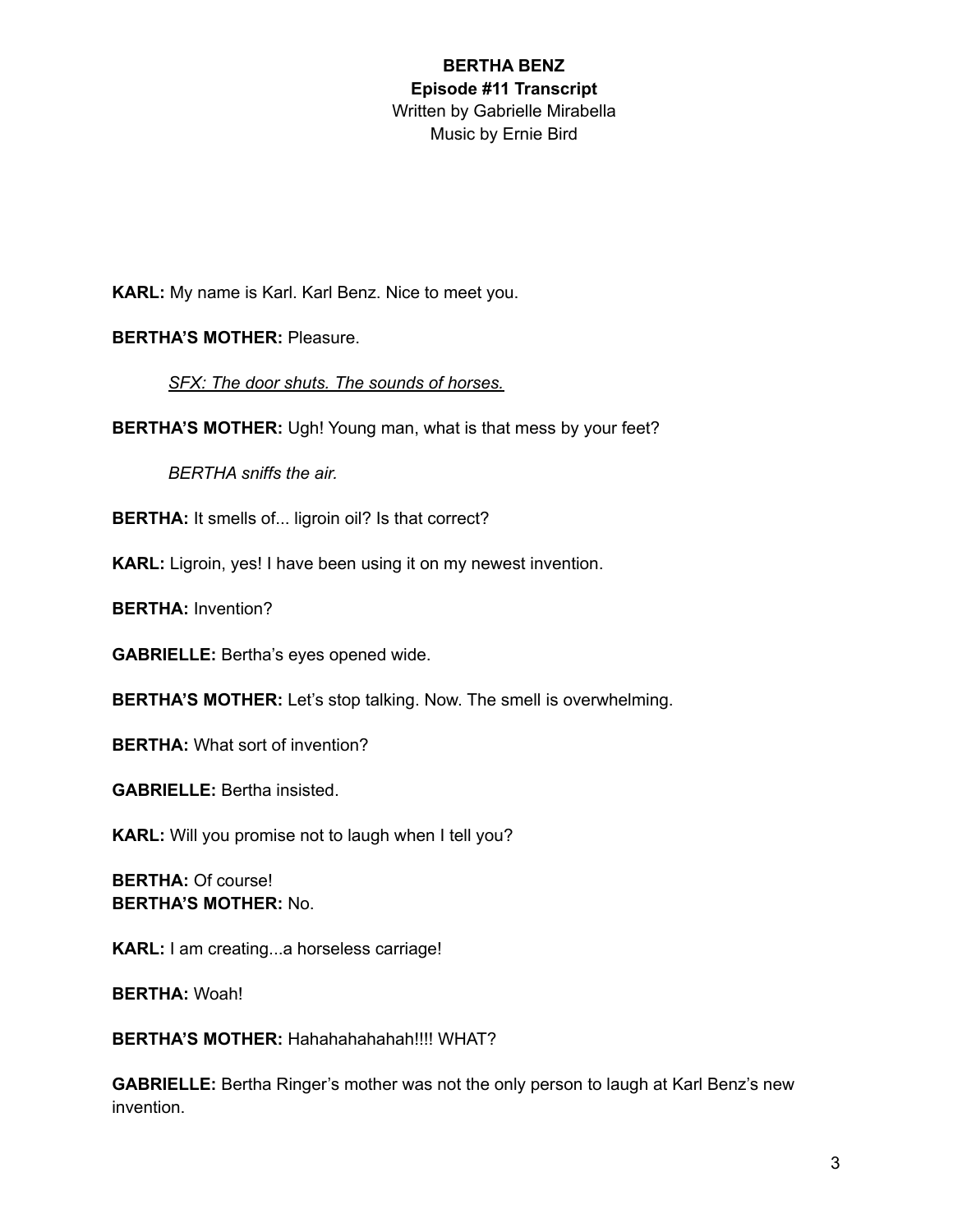**BERTHA'S MOTHER:** Hahahahah!!! It's so weird!

**GABRIELLE:** But, with Bertha's constant support, Karl was encouraged to finish his work. Even before the two were married in 1872, Bertha used the entirety of her family allowance to finance Karl's new invention.

**BERTHA'S MOTHER:** She did WHAT??

**GABRIELLE:** Karl and Bertha were now ready to share their invention with the world. A machine we now know as the modern-day automobile, or simply known as, the car.

*SFX: Sounds of a car running. BERTHA SINGS.*

### **BERTHA:**

IT'S READY! IT'S RUNNING! WITH A BANG THE ENGINE COMES TO LIFE! FEEL ITS POWER! SEE ITS BEAUTY! HEAR THE WHEELS OF PROGRESS CHURNING NOW! EVERYTHING'S ABOUT TO CHANGE-EVERYTHING! WHAT A SCARY, BUT EXCITING PLACE TO BE. OH, KARL WE'RE STEERING TOWARDS THE FUTURE, WITH THE GREAT WIDE WORLD IN THE PASSENGER SEAT! LET US GO! LET US GO, MY LOVE! LET US GO! WE ARE READY FOR THE ROAD!

**KARL:** I'm never leaving the house again!

**BERTHA:** What?

**KARL:** I can't show my face in public! I am a failure!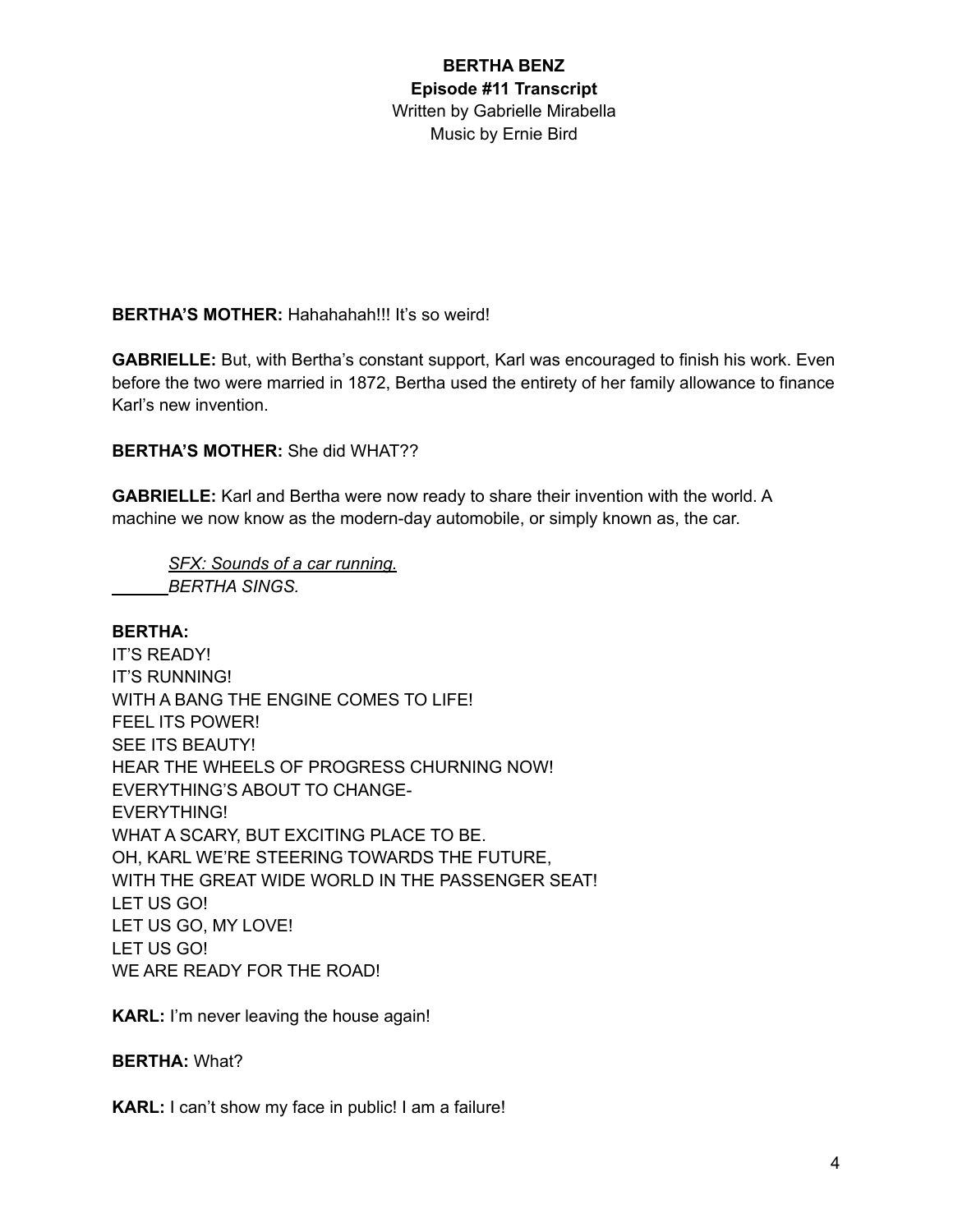**BERTHA:** But, the machine is a success! It's a scientific triumph!

**KARL:** Then why will no one buy it??

**BERTHA:** Sometimes, when something is new, people need time to understand it, understand how it works and why they need it! I'm sure if we show them...

**KARL:** Nope! I am hiding forever! I have wasted ten years of my life. I have spent *all of your money!* The automobile *is dead.*

### *SFX: Door slams.*

#### **BERTHA:** Karl!

BUT, I'M READY. TO START RUNNING. THERE IS NO WAY I CAN WALK AWAY. EVERYTHING'S ABOUT TO CHANGE-CAN'T YOU SEE? IF YOU'RE FRIGHTENED, THEN I GUESS IT'S UP TO ME.

**BERTHA:** *(spoken)* Dear Karl, by the time you read this note I will have driven 65 miles to Pforzheim. That's right, driven. I know your invention works. We just have to show them how.

**GABRIELLE:** Bertha placed her note on the dining room table, tiptoed into the garage, and took a seat behind the wheel of Karl's automobile.

### *SFX: Car engine turning over.*

**BERTHA:** TIME DOESN'T STOP, DOESN'T TURN AWAY TO HIDE IN THE DARK! OH, OH. IT MOVES, EVER BOLDLY MARCHING ON! YEAH.

WE'RE ON A ROLL, HERE WE GO-O BOUND FOR MAKIN' A MARK!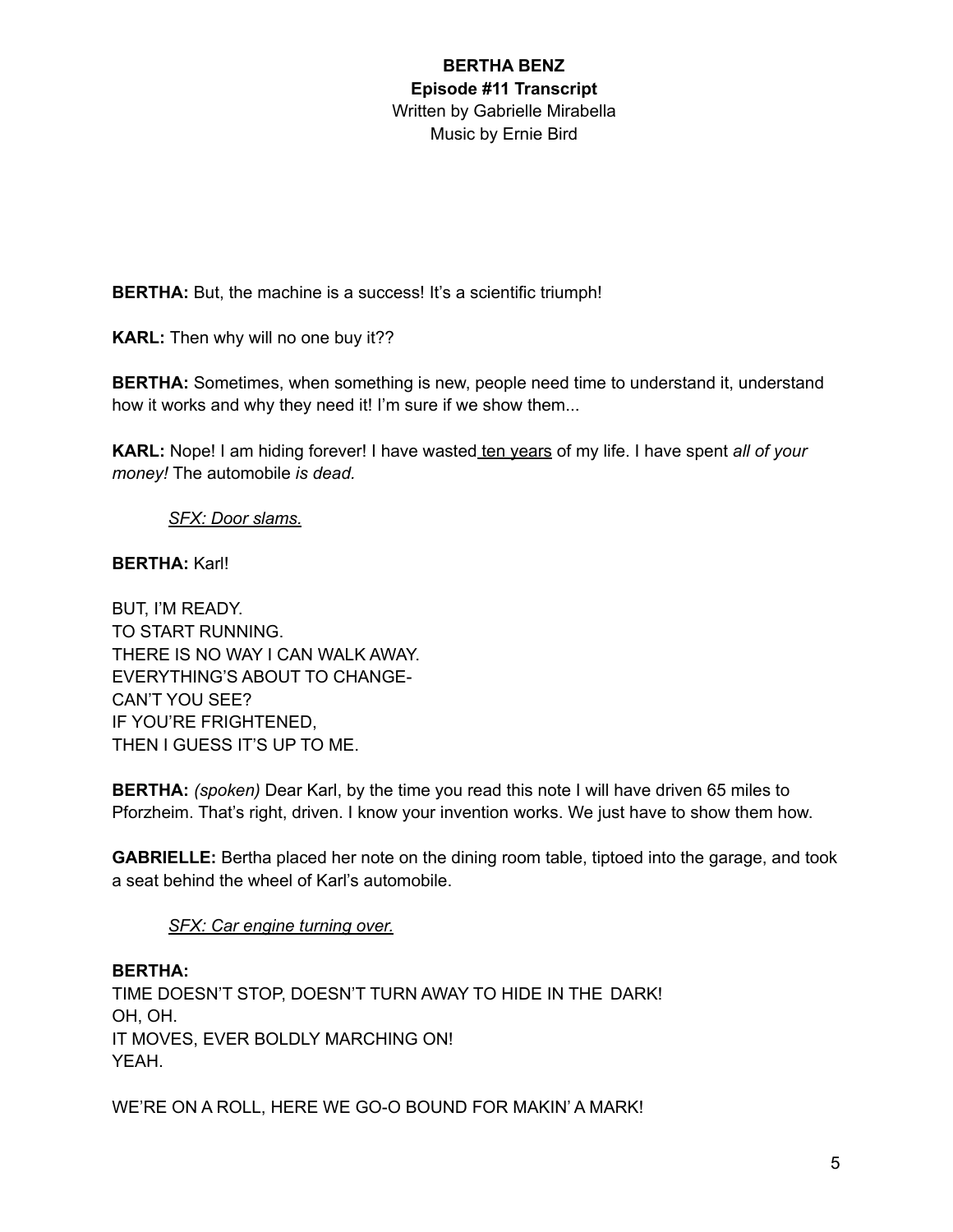# **BERTHA BENZ Episode #11 Transcript**

Written by Gabrielle Mirabella Music by Ernie Bird

OH, OH. BUT, WE CANNOT GET THERE IF WE DON'T START MOVING!

YOUR GENIUS PUT US IN THIS CAR! NOW, MY MUSCLE FUELS THE WILL TO GO FAR, SO FAR! I WON'T STOP UNTIL THE WORLD KNOWS WHO WE ARE!

I WILL GO SHOW WHAT PROGRESS CAN DO! SHOW THEM ME AND YOU, AND THE FUTURE.

OH-OH. I'LL GO-OH. OH.

*TOWNSPEOPLE point and yell as Bertha rides by.*

**TOWNSMAN:** Look at that woman!

**TOWNSWOMAN #1:** Is she flying?

**TOWNSWOMAN #2:** She must be a witch!

**BERTHA:** FEAR KEEPS 'EM BACK, KEEPS 'EM CLINGIN' TO THEIR WORRY AND DOUBT! OH-OH. THAT FEAR BREEDS ANGER, EVERY TIME. YEAH.

LAUGH ALL THEY WANT, I WON'T WAIT UNTIL THEY FIGURE IT OUT! OH NO-OH. THEIR WORDS FLOAT INTO THE AIR AS I KEEP ON MOVING!

FULL POWER, SHIFT THE GEARS INSIDE! EXPLOSIONS FUEL IT NOW AS I DRIVE, AS I DRIVE! I CAN'T STOP UNTIL I KNOW THAT WE'VE ARRIVED!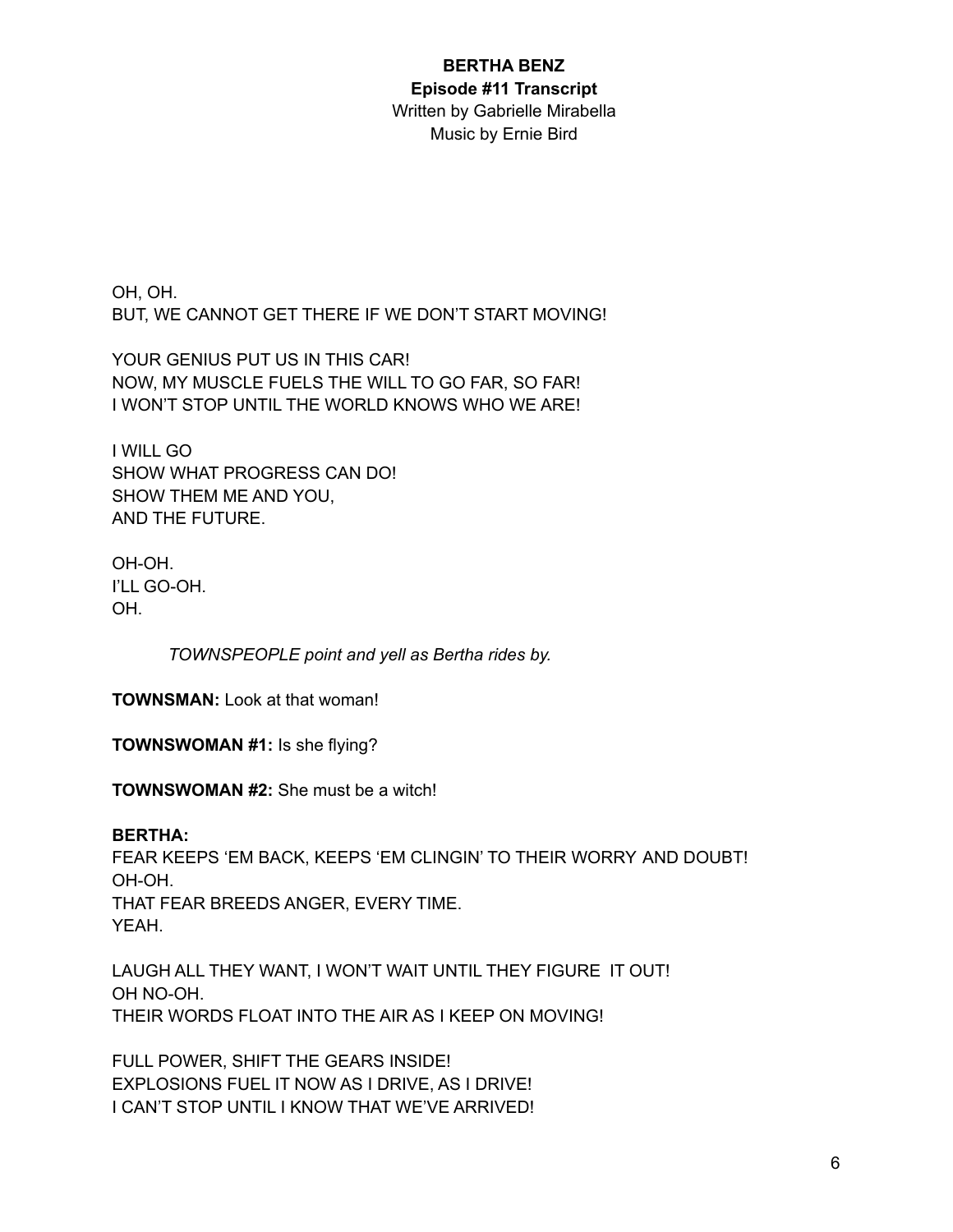#### **BERTHA BENZ Episode #11 Transcript**

Written by Gabrielle Mirabella Music by Ernie Bird

I WILL GO SHOW WHAT SCIENCE CAN DO! MADE BY ME AND YOU, AND THE FUTURE.

OH-OH. HERE I GO-OH. OH.

THERE WAS A TIME I FELT LEFT BEHIND, STUCK IN PLACE WITH NOWHERE LEFT TO GO. OH-OH-OH-OH-OH.

HERE ON THE ROAD, I'VE GOT ONLY TIME, ONLY SPACE, CLEAR N' FINE.

NOW THE KEYS ARE IN MY HAND, NOW THE FUTURE'S WHAT I PLAN. NO MAN SENT ME HERE. THE DISTANCE GONE, THIS ROAD I'M ON, IT'S MINE!

HERE I GO, KNOWING WHAT I CAN DO! TOGETHER, NOW WITH YOU, AND THE FUTURE.

OH-OH. I'LL GO-OH. LET'S GO!

**GABRIELLE:** Bertha set out to prove Karl's automobile worked. The long-distance drive of 65 miles, or 104 kilometers, was the first of its kind. No one had done it before, no one had even attempted. But with a strong will and an encyclopedic knowledge of the machine, Bertha was undeterred. That is, until…

*SFX: Car sputtering.*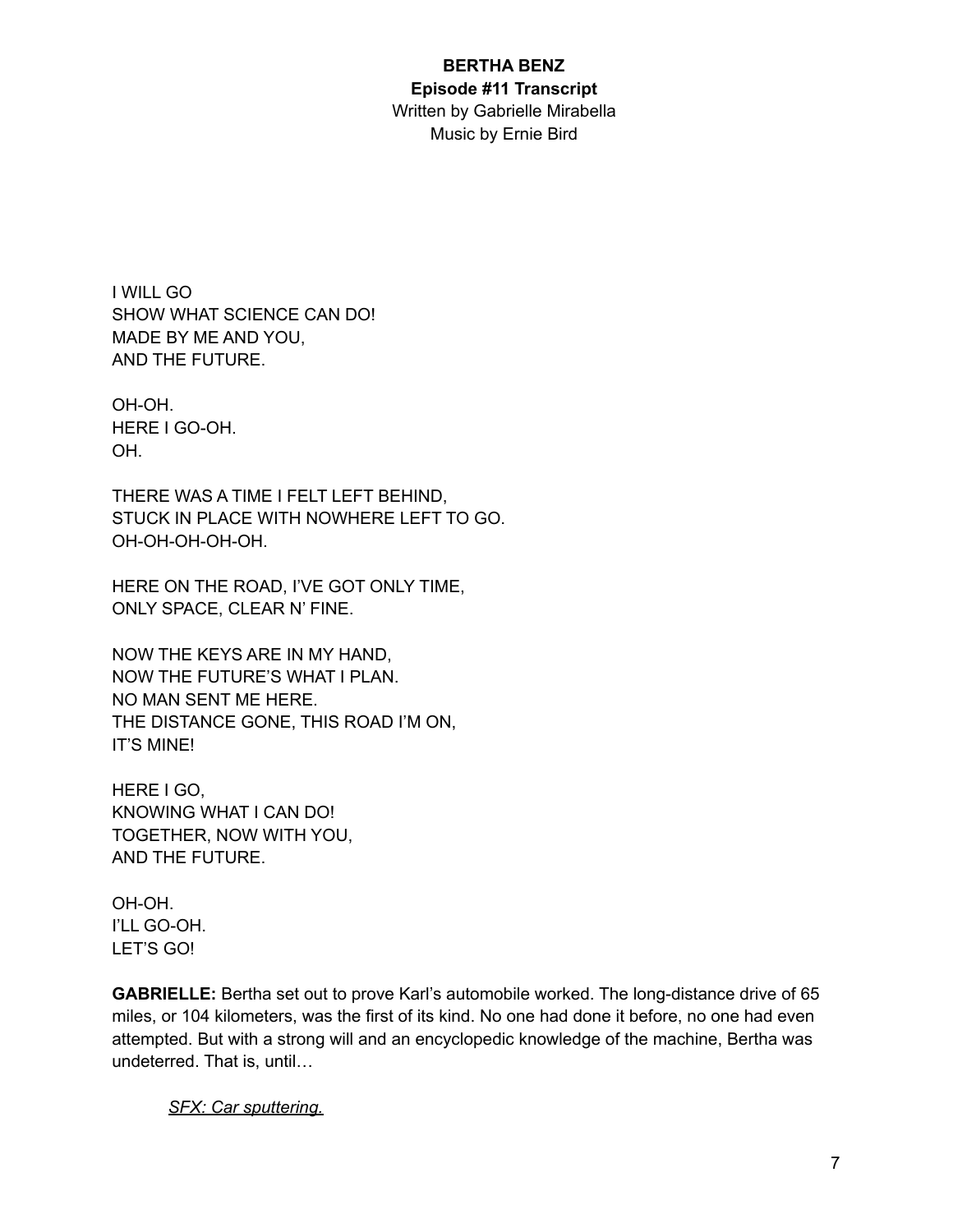**BERTHA:** That doesn't sound good.

**TOWNSMAN:** There's the witch!

**TOWNSWOMAN #1:** Her monster is slowing down!

**BERTHA:** Neither does that…

*SPX: Car backfire.*

**TOWNSWOMAN #2:** She's stopped moving!

**GABRIELLE:** Bertha Benz was stuck, quite literally, on the side of a country road. Karl's invention, the first automobile, came to a screeching halt.

**TOWNSWOMAN #2:** Say something, witch!

**TOWNSMAN:** Have you come to eat us?

**BERTHA:** I know what's wrong with the machine, I just need oil to fuel the tank. But, if I speak up, this crowd might get even more angry! What will I do?

#### *UPBEAT MUSIC.*

**GABRIELLE:** Good question Bertha. What *will* you do? Before we find out, let's first take a look at her options. Will Bertha choose option 1?:

**BERTHA:** This was a terrible idea. I'll leave the car here and *run!*

**GABRIELLE:** Or, will she choose option 2?:

**BERTHA:** Maybe I can sell this hunk of junk and buy a new horse.

**GABRIELLE:** Or, will she choose option 3?

**BERTHA:** I won't live in fear like they do. I trust myself and I trust science.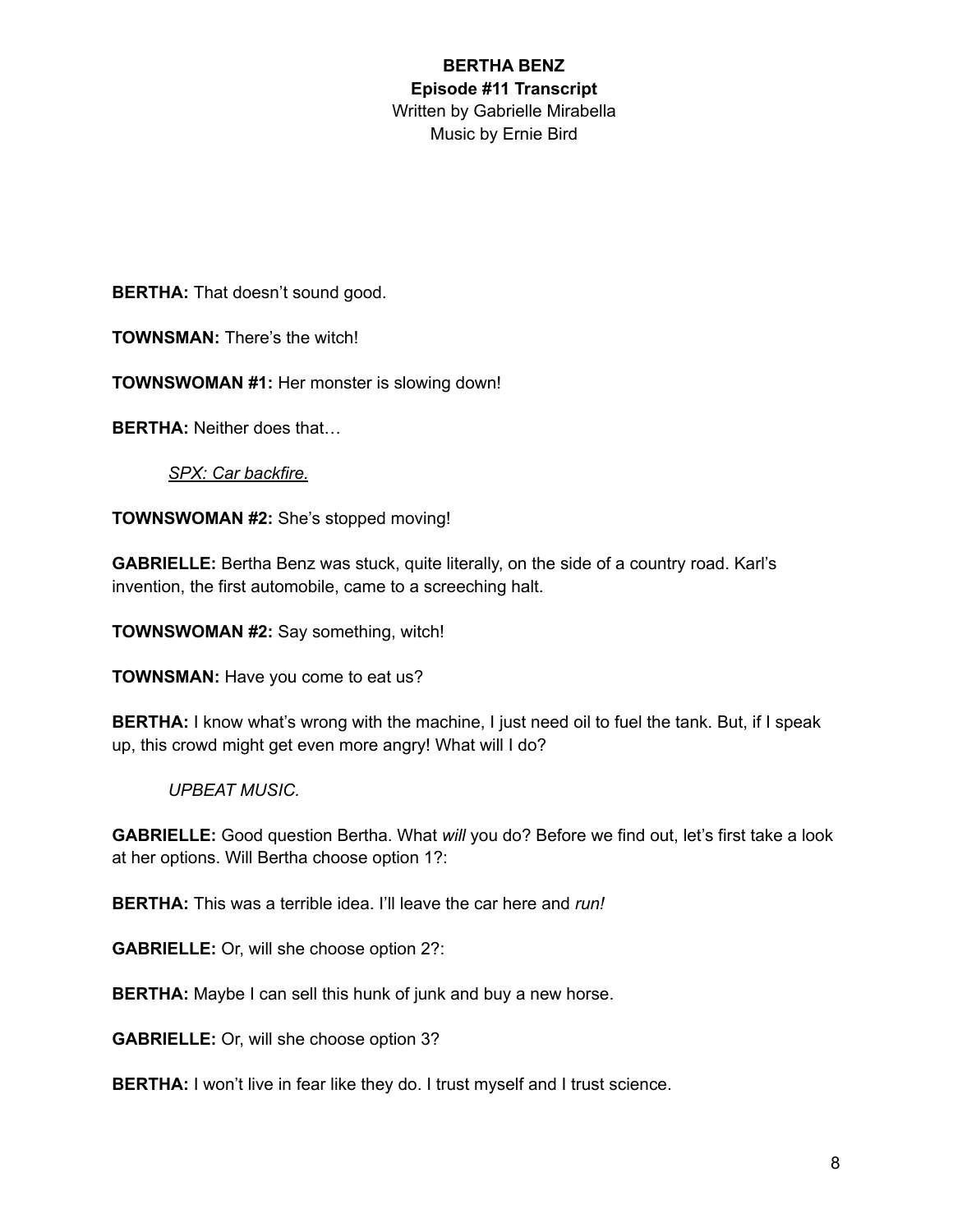**GABRIELLE:** Now that we can clearly see Bertha's options, which one do YOU think she will choose? Take a moment to think it over…

*THINKING MUSIC.*

**GABRIELLE:** Alright, got your answer? Now, let's find out which option Bertha will choose…

**TOWNSWOMAN #2:** Alright, Witch! Time's up!

**TOWNSWOMAN #1:** Leave here at once!

**TOWNSMAN:** Please don't eat me!!

**BERTHA:** Quiet! Thank you. Now, where is your pharmacist?

**PHARMACIST:** Right here! I'm the pharmacist.

**BERTHA:** I need Ligroin oil. 10 liters, please.

**PHARMACIST:** Ligroin Oil? But, you'll only need one litre to get those stains out of your dress.

*TOWNSPEOPLE LAUGH.*

**BERTHA:** I need the oil for my automobile. I have money.

**TOWNSWOMAN #1:** Don't help her!!

**TOWNSWOMAN #2:** Or her monster!

**TOWNSMAN:** Mommy!!

**BERTHA:** It is not a monster! Look!

*SFX: Banging of steel.*

**BERTHA:** It is made of steel and wood. This here is a cylinder, this is where fuel is burned and converted into energy. That energy is what powers the machine, what makes it move. And the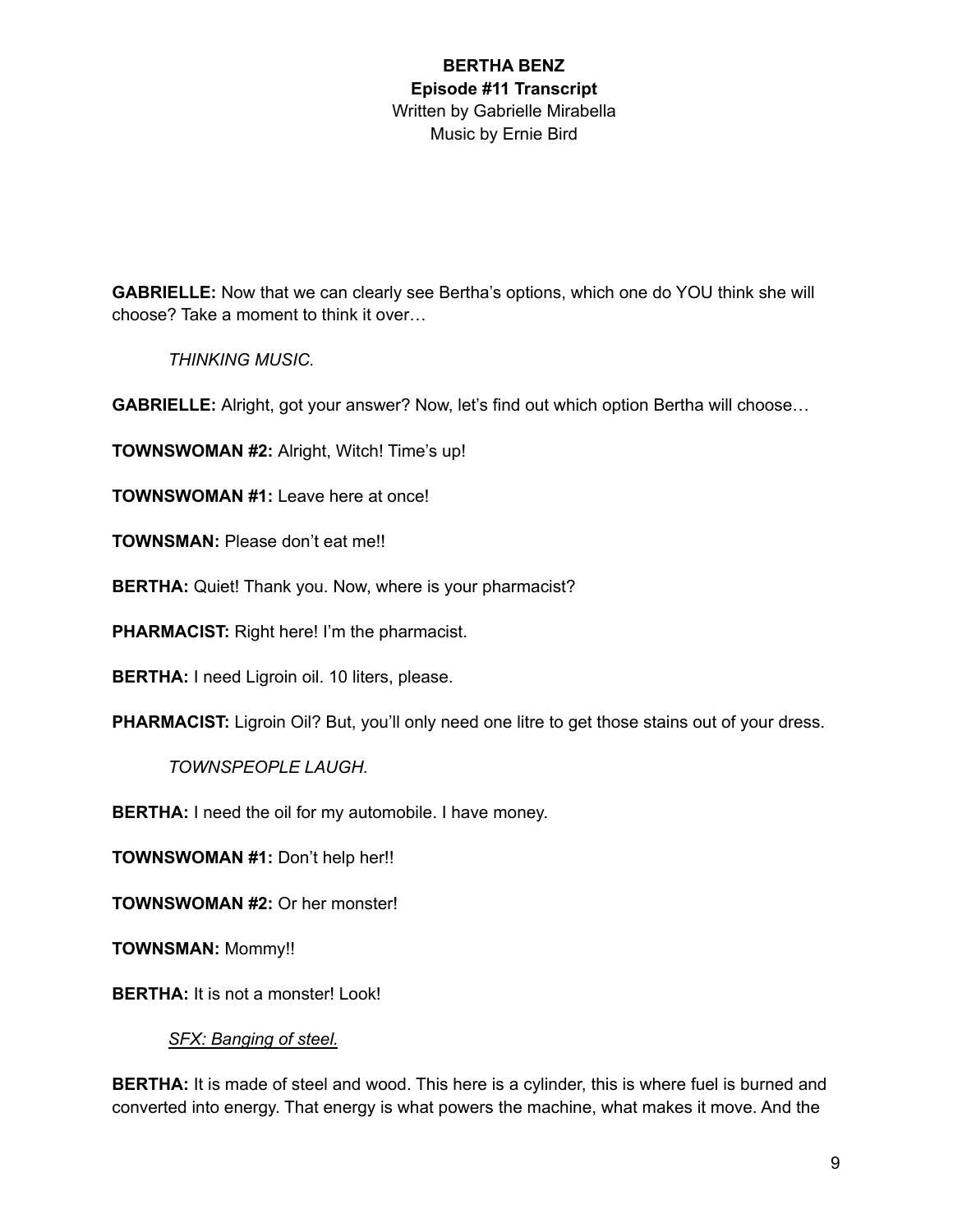fuel it needs is in the form of your ligroin oil. So, if you'll hand it to me, I will fuel my car, show you how the vehicle works and I will be on my way.

**PHARMACIST:** Uh….Okay. Here's your oil.

*She nervously sings as she works.*

#### **BERTHA:**

KEEP STEADY, FILL THE TANK INSIDE. SOON ALL THEIR FEAR N' DOUBT WILL SUBSIDE, ALL FLY BY! JUST DON'T STOP UNTIL THE ENGINE COMES ALIVE...

*SFX: Sputtering, car engine running!!*

**TOWNSMAN:** She was right!

**TOWNSWOMAN #1:** I don't believe it!

#### **BERTHA:**

NOW I WILL GO, SHOW WHAT WOMEN CAN DO! TOGETHER, ME AND YOU, AND THE FUTURE.

OH-OH. HERE WE GO-OH. WE GO! WE GO! INTO THE FUTURE! THE FUTURE!

**GABRIELLE:** Bertha Benz was faced with a seemingly impossible situation. But, with knowledge, science and a bit of bravery Bertha proved that her husband's wild new invention worked. And, because of her daring trip, the Karl Benz automobile became a worldwide success. So, the next time you're feeling stuck, I wonder...what will *you* do next?

*KID'S CORNER MUSIC.*